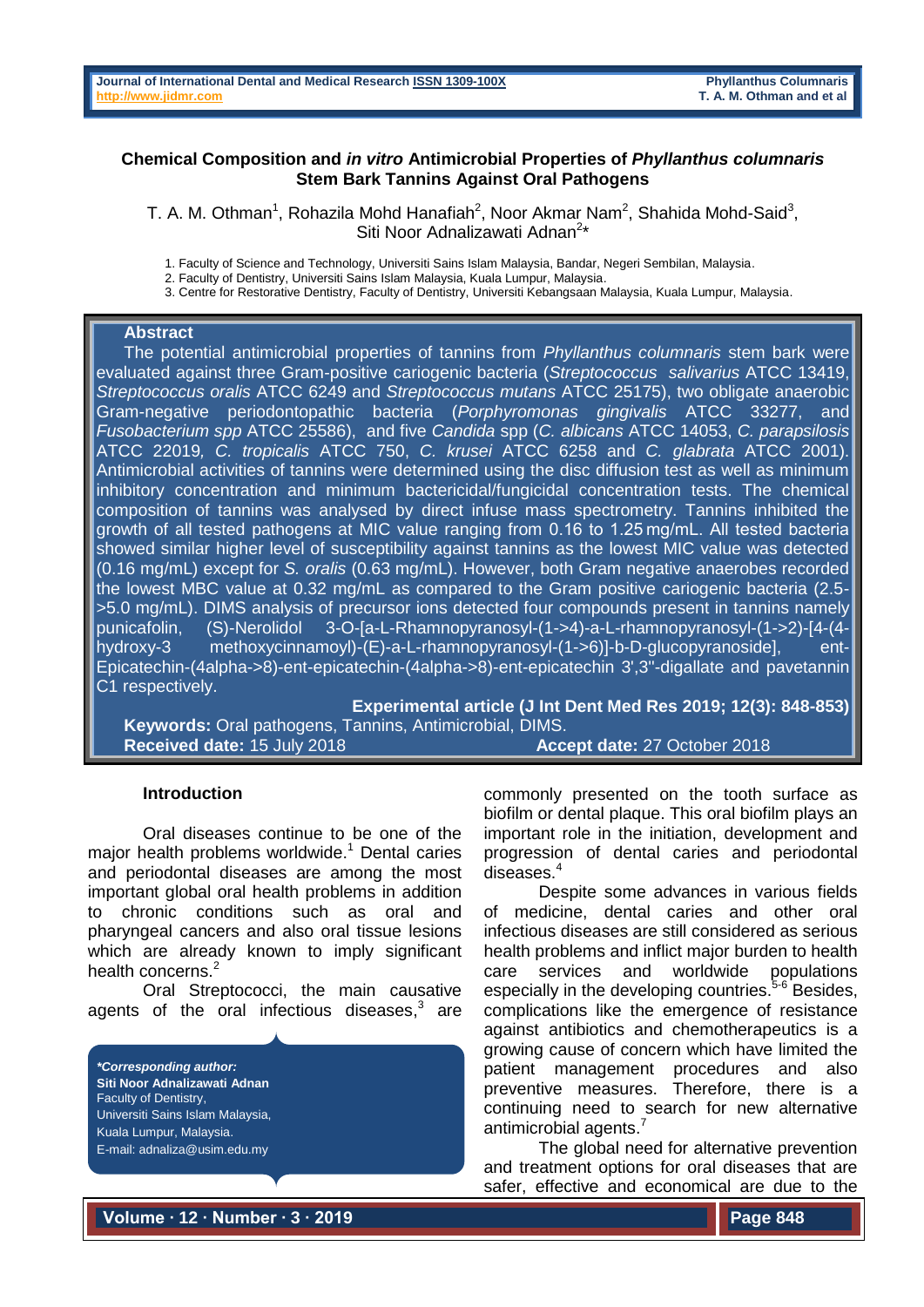rise in disease incidence (particularly in developing countries), resistance phenomena by pathogenic bacteria to currently used antibiotics and chemotherapeutics, opportunistic infections in immunocompromized individuals and financial considerations in developing countries. 8-9 Despite several therapeutics agents being commercially available, these chemicals were reported to cause undesirable side-effects such as vomiting, diarrhea, tooth staining and altering the oral microbiota.<sup>10-11</sup>

Since decades and until recently, medicinal plants have been used traditionally in treating variety of human diseases globally especially in the rural areas of the developing countries.<sup>12</sup> About 80% of the people in developing countries utilize herbal medicines for health care purposes. Tannins, which is one of the natural plant products have been revealed to possess significant broad spectrum of antimicrobial activity against several pathogens including antibacterial and antibiofilm activities. <sup>13</sup> Tannins from *Phyllanthus columnaris* stem bark exhibited remarkable inhibitory effects on a broad range of pathogenic microorganisms including methicillin resistance *Staphylococcus aureus* (MRSA). <sup>14</sup> In view of this, we aimed to analyse the chemical composition of tannins and also further explore and scrutinize its efficacy on oral pathogens in order to develop tannins as one of the new alternative source of highly effective intervention for oral infectious diseases.

### **Materials and methods**

# **Preparation of tannins**

Tannins from *Phyllanthus columnaris* stem bark were obtained from previous study.<sup>15</sup> Tannins were diluted in dimethyl sulfoxide (DMSO) to a final concentration stocks of 100 mg/mL for disc diffusion assay and 20 mg/mL for the assay in determining the minimum inhibitory concentration (MIC) and minimum bactericidal concentration (MBC)/ minimum fungicidal concentration (MFC) test. All diluted tannins were sterilized by filtration through a 0.45 μm membrane filter.

### **Microorganisms and materials**

The microorganisms used in this study were three facultative anaerobic Gram-positive cariogenic bacteria namely *Streptococcus salivarius* ATCC 13419 *Streptococcus oralis*  ATCC 6249, *Streptococcus mutans* ATCC 25175; two obligate anaerobic Gram-negative

periodontopathic bacteria (*Porphyromonas gingivalis* ATCC 33277 and *Fusobacterium spp*  ATCC 25586) and also five *Candida* spp. (*C. albicans* ATCC 14053, *C. parapsilosis* ATCC 22019, *C. tropicalis* ATCC 750, *C. krusei* ATCC 6258 and *C. glabrata* ATCC 2001). All bacteria strains were grown and maintained on brain heart infusion agar (BHIA) slopes (Oxoid Ltd., Basingstoke, UK) for Gram-positive bacteria and supplemented-brain heart infusion agar (S-BHI) slopes for Gram-negative bacteria. All yeasts were grown and maintained on potato dextrose agar (PDA) slopes (Oxoid Ltd., Basingstoke, UK). Mueller–Hinton agar (MHA) (Oxoid Ltd., Basingstoke, UK), Mueller–Hinton broth (MHB) (Oxoid Ltd., Basingstoke, UK), PDA (Oxoid Ltd., Basingstoke, UK) and potato dextrose broth (PDB) (Oxoid Ltd., Basingstoke, UK) were used as growth media for antimicrobial assays.

### **Screening of antimicrobial activity**

Disc diffusion method for antimicrobial screening test was carried out according to Clinical and Laboratory Standards Institute  $(2006)^{16}$  to assess the potential antimicrobial activities of tannins from *Phyllanthus columnaris* stem bark. Approximately,  $10^8$  CFU/mL inoculum of each tested bacteria was grown on BHI plate evenly using a sterile swab. Inoculum of candidas were prepared at  $10^6$  CFU\ml prior to evenly swabbed on PDA. All inoculated plates were dried at room temperature for 5 min. The discs which had been impregnated with a series of tannins dissolved in different solvents [sterile distilled water, phosphate buffer saline (PBS) and DMSO] were placed on the inoculated BHIA surface. The standard antibiotic discs which were tetracycline 30 µg and ampicillin 10 µg were used as positive controls for bacteria whereas fluconazole 25 µg acted as positive control for *Candida* spp. Sterile distilled water, PBS and DMSO were used as negative controls. All the plates were then incubated at 37°C for 24 h. After the incubation, the presence of inhibition zone were examined and its diameter were measured in mm. This assay was repeated three times to ensure reliability.

### **Determination of MIC, MBC and MFC values**

The MICs of tannins against tested oral pathogens were determined using broth

**Volume ∙ 12 ∙ Number ∙ 3 ∙ 2019**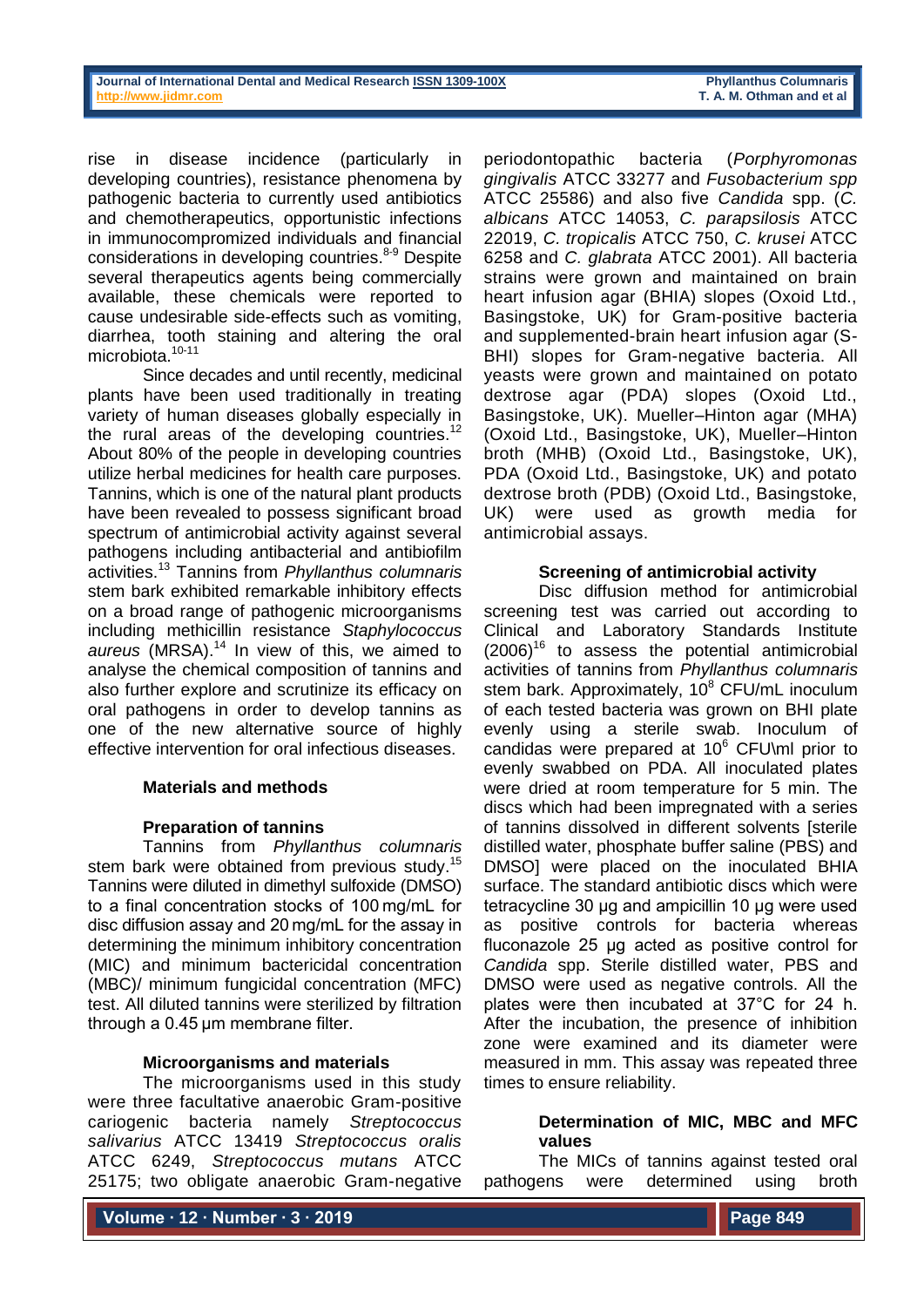microdilution method on 96-well sterile microtiter plates as described by Basri et al.  $(2012)^{17}$  with some modifications. Approximately 50 µL of the prepared tannin was added to the first well containing 50 μL of sterile BHI broth (for Grampositive bacteria) or S-BHI broth (for Gramnegative bacteria) or PDB for *Candida* spp and serially diluted by two-fold. From the tenth well, 50 μL of solution was pipetted out and disposed off. Subsequently, 50 μL of microbial suspension containing  $10^6$  CFU/mL was added into the first until the eleventh well, resulting in final concentrations of tannins in DMSO ranging from 5 mg /mL to 0.009 mg/mL (from the first well to the tenth well). The eleventh wells were used as inoculum control, containing 50 μL of BHI (for Gram-positive bacteria) or S-BHI broth (for Gram-negative bacteria) or PDB for *Candida* spp and 50 μL of microbial suspension. The twelfth wells acted as positive control which contained 50 μL of broth (BHI or S-BHI, PDB) and microbial suspension and also 50μL of ampicillin (10 mg/mL). The H wells (from the first well to the tenth well) contained a series of tannins ranging from 5 mg /mL to 0.009 mg/mL in (BHI or S-BHI) or PDB to serve as negative control for turbidity reference.

The microtiter plates were then incubated at 37 $^{\circ}$ C with 5% CO<sub>2</sub> for 24 h (for Gram-positive bacteria) or 48 h (for Gram-negative bacteria) in an anaerobic jar. A dye consisted of 20 μL 3- (4,5-dimethyl-2-thiazolyl) 2,5-diphenyl-2Htetrazolium bromide (MTT, 1 mg/mL) (Merck, Germany) 40 μL 2,3,5-triphenyltetrazolium chloride (TTC, 2 mg/mL) (Merck, Germany) was added as an indicator to aid in determining the growth of Gram positive and Gram-negative bacteria respectively. The plate was incubated for another 2 hours in the dark. The lowest concentration of tannins with colour changes detected in the well were considered as the MIC value (no visible growth of the tested bacteria. The microtiter plates of *Candida* strains were incubated at 30°C for 24 h. The MIC value was determined based on the turbidity in which is related to the rate of fungal growth.

Following the determination of the MIC value, each well that did nto show any visible changes of the indicator (starting from the well with MIC value and upward) was transfered onto BHI or S-BHI agar. All plates then were incubated at  $37^{\circ}$ C for 24 h (for Gram positive bacteria) and 48 h (for Gram negative bacteria).

The least concentration which showed no visible growth on the agar plate after incubation period was considered as the MBC value. Meanwhile, MFC value was determined by subculturing sample from each well which showed no visible fungal growth onto PDA plate and incubated at 30°C for 24 h. The least concentrations which showed no growth of fungal on agar plate was recorded as MFC values.

# **Chemical composition analysis**

Analysis of the chemical composition of tannin was carried out using the direct infuse mass spectrometry (DIMS). The tannins sample was directly injected through a syringe pump (Havard apparatus, 11 plus, USA) at flow rate 10 uL/min into the electrospray ionization source (ESI) without going through chromatographic separation. The mass spectrometry detection was performed using a ACQUITY® SQD with Single Quadrupole Detector (Waters Corporation, Milford, MA USA) operated in positive and negative ion electrospray modes. Nitrogen was used as desolvation gas. Data acquisition was performed from 50 to 1500 Da with source temperature set at 120°C, desolvation temperature set at 250°C, extractor at 3 V, cone gas flow set at 50 L/h, capillary voltage in positive and negative mode at 3.0 kV and 2.8 kV respectively, desolvation gas flow was at 500 L/h for positive mode and 550 L/h in negative mode. The cone voltage was set at 50 V for positive mode and 30 V for negative mode. A centroid data collection mode was used in this analysis and the mass spectrometry system were controlled by MassLynx 4.1 software (Waters).

# **Results**

# **Antimicrobial activity of tannins on oral pathogens**

Tannins dissolved in DMSO exhibited strongest inhibitory effect compared to tannins dissolved in other two diluents which were sterile distilled water and PBS (figure 1). The results of the antimicrobial activity of tannins from *Phyllanthus columnaris* stem bark against tested oral pathogens were tabulated in Table 1.

**Volume ∙ 12 ∙ Number ∙ 3 ∙ 2019**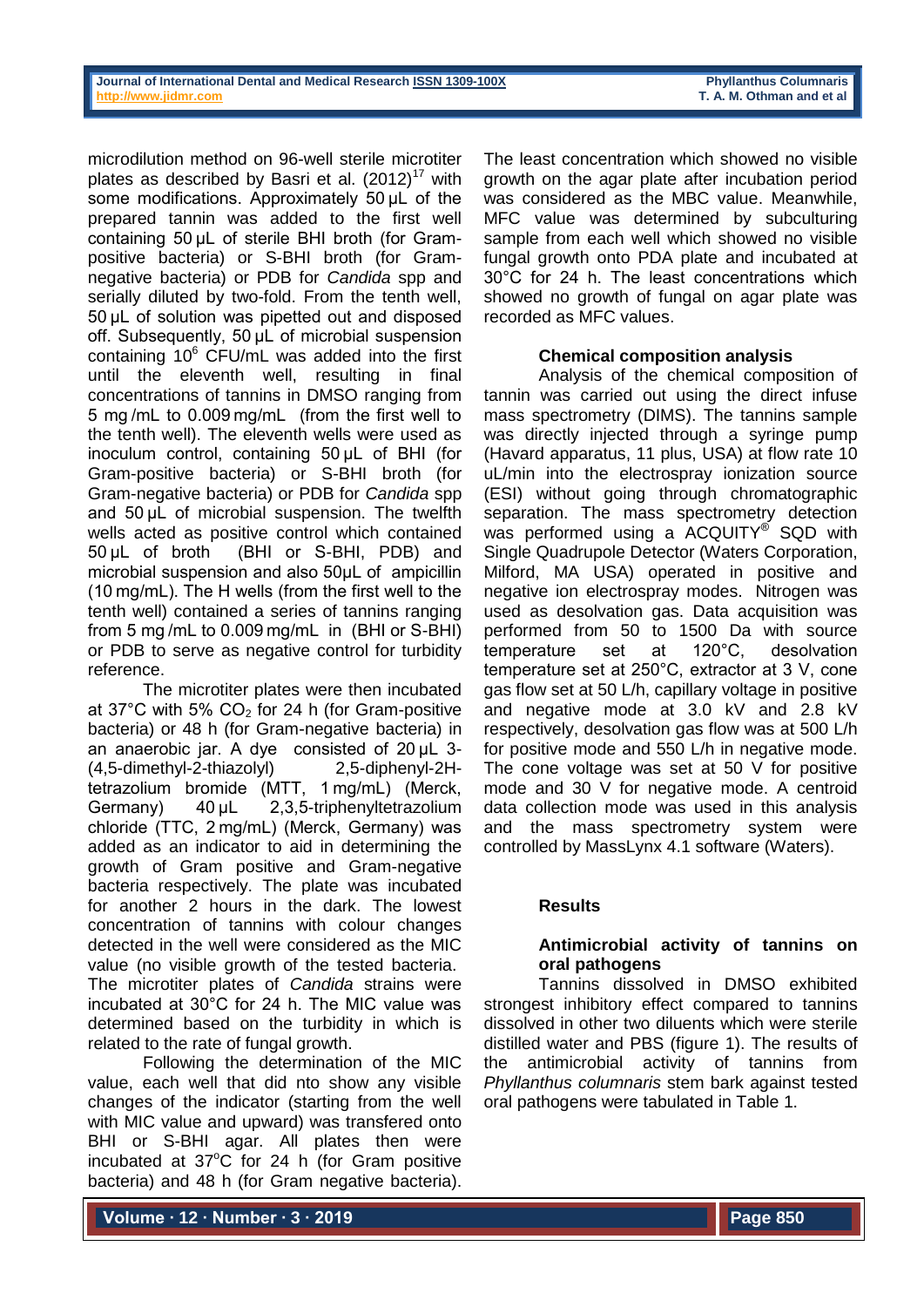| <b>Phyllanthus Columnaris</b> |  |  |                           |  |  |  |  |  |  |
|-------------------------------|--|--|---------------------------|--|--|--|--|--|--|
|                               |  |  | T. A. M. Othman and et al |  |  |  |  |  |  |

|                          | Inhibition zone diameter       |                              |                          |                                        |      |                 |  |  |  |
|--------------------------|--------------------------------|------------------------------|--------------------------|----------------------------------------|------|-----------------|--|--|--|
| Oral                     |                                | (Mean $\pm$ SD)              | <b>MIC</b>               | <b>MBC/MFC</b>                         |      |                 |  |  |  |
| Patho<br>gens            | Tetra<br>cycline<br>$30 \mu g$ | Ampi<br>cillin<br>$10 \mu g$ | Fluco<br>nazole<br>25 µg | Tannins in<br><b>DMSO</b><br>100 mg/mL |      | (mg/mL) (mg/mL) |  |  |  |
| Antibacterial activities |                                |                              |                          |                                        |      |                 |  |  |  |
| S.<br>mutans             | $35 \pm 0.1$                   | $20 \pm 0.1$                 | $\times$                 | $13 \pm 0.2$                           | 0.16 | 2.5             |  |  |  |
| S.<br>salivarius         | $26 \pm 0.2$                   | $40 \pm 0.0$                 | $\times$                 | $14 \pm 0.7$                           | 0.16 | 2.5             |  |  |  |
| S.<br>oralis             | $17 \pm 0.2$                   | $17 \pm 0.2$                 | $\times$                 | $12 \pm 0.5$                           | 0.63 | >5              |  |  |  |
| $P_{1}$<br>gingivalis    | $\times$                       | $\times$                     | $\times$                 | $\times$                               | 0.16 | 0.31            |  |  |  |
| F.<br>nucleatum          | $\times$                       | $\times$                     | $\times$                 | $\times$                               | 0.16 | 0.31            |  |  |  |
| Antifungal activities    |                                |                              |                          |                                        |      |                 |  |  |  |
| C.<br>albicans           | ×                              | $\times$                     | 23±0.0                   | $10 \pm 0.5$                           | 1.25 | 5               |  |  |  |
| C.<br>parapsilosi<br>S   | $\times$                       | $\times$                     | 14±0.1                   | $11 \pm 0.5$                           | 1.25 | 5               |  |  |  |
| C<br>tropicalis          | ×                              | $\times$                     | 5±0.2                    | $17 \pm 0.7$                           | 0.63 | 2.5             |  |  |  |
| C.<br>krusei             | $\times$                       | $\times$                     | 5±0.0                    | $9 + 0.7$                              | 0.63 | 2.5             |  |  |  |
| C.<br>glabrata           | $\times$                       | $\times$                     | 14±0.3                   | $20 \pm 0.7$                           | 0.63 | 2.5             |  |  |  |
| $\times$ Not tested      |                                |                              |                          |                                        |      |                 |  |  |  |

**Table 1.** The Antimicrobial Activities of Tannins from the Disc Diffusion Assay (the Mean Diameter of Inhibition Zones, Mm), and Also the MIC and MBC/MFC Values.

Screening of the antifungal activity from the disc diffusion assay showed that tannins diluted in DMSO demonstrated the strongest inhibitory effect towards *C. glabrata* with diameter of inhibition zone detected was  $20 \pm 0.7$  mm. In contrast, *C. krusei* was the least susceptible indicated by the smallest diameter of inhibition zone recorded  $(9 \pm 0.7 \text{ mm})$ . Among all the oral bacteria tested, *S. salivarius* was found to be the most susceptible towards tannins as it displayed the largest inhibition zone  $(14 \pm 0.7 \text{ mm})$  as compared to the other bacteria, whereas the smallest inhibition zone was detected against *S. oralis* (12 ± 0.5 mm). Nevertheless, the diameter of inhibition zones showed against all tested bacteria were significantly smaller in comparison to the inhibition zone showed by the positive control used in this study, Tetracycline and Ampicillin.



**Figure 1.** A Representative Picture of Antimicrobial Screening Test of Tannins Against Selected Oral Pathogen.

The MIC values of tannins from *Phyllanthus columnaris* stem bark detected against tested oral pathogens ranging from 0.16 to 1.25 mg/mL (Table 1). Tannins showed the lowest similar MIC value of 0.16 mg/mL against all tested bacteria except for *S. oralis* (0.63 mg/mL). For fungi, the MIC values were determined based on the turbidity of the mixture (related to the rate of fungal growth). In this study, tannins showed a moderate inhibitory effect towards two fungal species namely *C. albicans*  and *C. parapsilosis* with MIC value of 1.25 mg/ml whereas *C. tropicalis, C. glabrata* and *C. krusei* exhibited higher susceptibility against tannins at MIC value of 0.16 mg/mL.

The MBC and MFC values of tannins from *Phyllanthus columnaris* stem bark against oral pathogens were also demonstrated in Table 1.

Tannins displayed the highest MBC value (> 5 mg/mL) against *S. oralis* and the lowest MBC values towards both anaerobes tested in this study (0.32 mg/mL). As for MFC, higher value was detected against *C. albicans* and *C. parapsilosis* at 5.0 mg/mL whilst other *Candida* spp recorded the same lower value of 2.5 mg/mL.

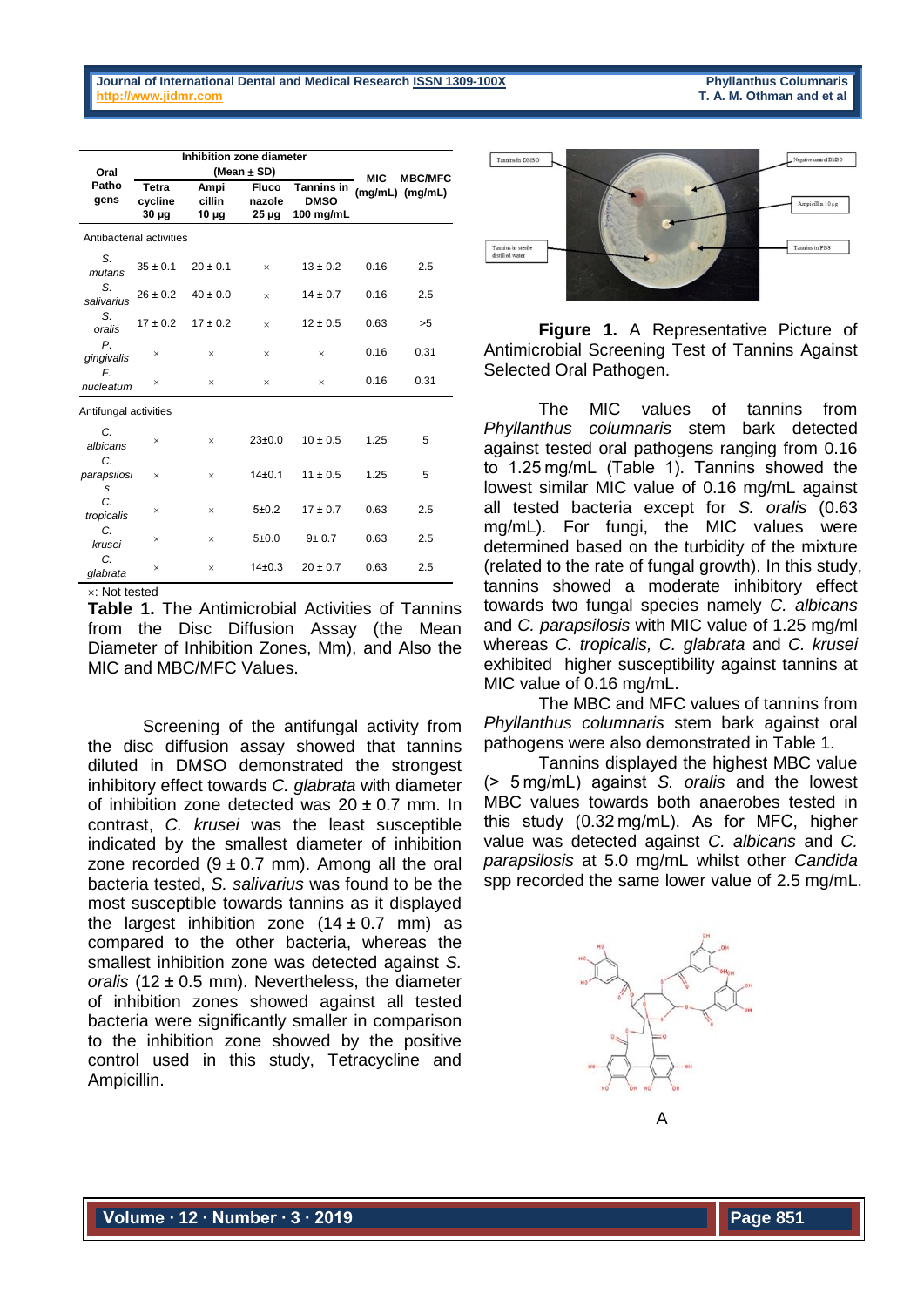









**Figure 2.** Chemical Structure of **A.** Punicafolin. **B.** (S)-Nerolidol 3-O-[a-L-Rhamnop yranosyl-(1->4)-a-L-Rhamnopyranosyl-(1->2)-[4- (4-Hydroxy-3-methoxycinnamoyl)-(E)-a-L-Rhamn opyranosyl-(1->6)]-b-D-Glucopyranoside]. **C.** Ent-Epicatechin-(4alpha->8)-Ent-Epicatechin-(4alpha ->8)-Ent-Epicatechin 3',3''-digallate and **D.** Paveta nnin C1.

# **Chemical composition of tannins**

DIMS analysis of precursor ions detected four compounds by Single Quadrupole Detector in tannins with *m/z* of 939.10, 1,043.44, 1,171.23 and 1,185.28 respectively. The molecular formulas of the compounds were determined as  $C_{41}H_{30}O_{26}$ ,  $C_{49}H_{74}O_{21}$ ,  $C_{59}H_{46}O_{26}$  and  $C_{60}H_{48}O_{24}$ respectively. Compound 1 has been identified as Punicafolin, compound 2 as (S)-Nerolidol 3-O-[a-L-Rhamnopyranosyl-(1->4)-a-L-rhamnopyranosyl -(1->2)-[4-(4-hydroxy-3 methoxycinnamoyl)-(E)-

a-L-rhamnopyranosyl-(1->6)]-b-D-

glucopyranoside], compound 3 as ent-Epicatechin-(4alpha->8)-ent-epicatechin-(4alpha- >8)-ent-epicatechin 3',3''-digallate and compound 4 as Pavetannin C1 (figure 2 a-d)

### **Discussion**

In this study, different diluents which were sterile distilled water, PBS and DMSO were used in the preliminary screening of antimicrobial activity of tannins in order to compare their capability as a diluent in aiding the diffusion of tannins. DMSO was proven as the most suitable diluents by exerting the largest inhibition zone detected in the disc diffusion assay. DMSO is a polar aprotic solvent which dissolves both polar and non-polar compounds. It is also miscible with water which enables its diffusion on the agar surface to be better than the other solvents.

In general, results from the antimicrobial screening showed significant differences of inhibition towards the *Candida* spp. ranging from  $9 \pm 0.7$  to  $20 \pm 0.7$  mm in diameter whilst no significant differences were shown towards all of the oral bacteria tested. Among all of the pathogens tested, tannins at 100 mg/mL demonstrated the largest inhibition zone towards *C. glabrata* (20 ± 0.7 mm in diameter). However, the recorded MIC and MBC/MFC values defined different interpretation as compared to the disc diffusion assay because the lowest MIC values (0.16 mg/mL) were detected against all the tested bacteria except for *S. oralis*. Tannins also displayed the lowest MBC value of 0.32 mg/mL towards both tested anaerobes.

In order to characterize the types of antibacterial activities of a plant compound, the determination of the MIC and MBC/MFC values are necessary to compare their significant activities. The evaluation of bacteriostatic or bactericidal activity exhibits by a plant compound is important in the development of new antimicrobial agent.<sup>18</sup> Our study demonstrated the differences in MIC or MBC/MFC value of tannins towards all tested pathogens including bacteria and fungi. This is possibly due to several contributing factors either related to the pathogens or tannins. All tested oral pathogens including Gram positive and Gram negative bacteria and also the fungi of *Candida* spp. have different anatomical structures of cell wall and cell membrane which act as the first barrier for